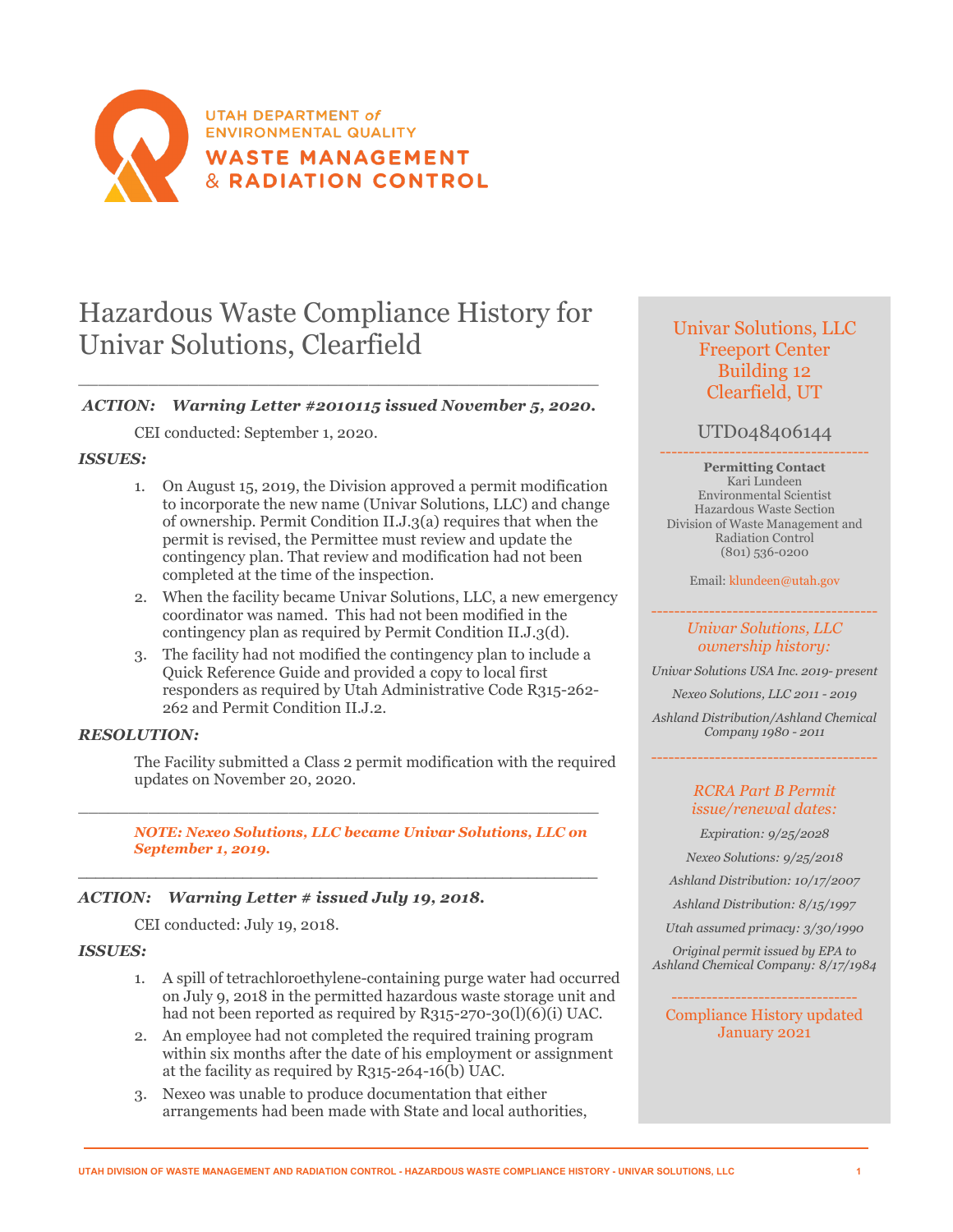response teams, and hospitals for the potential need for services or that Nexeo had attempted to make these arrangements as required by R315-264-37 UAC.

4. The Waste Analysis Plan in the permit requires, as part of the Pre-shipment Inspection, that drivers verify that the shipment of waste is properly labeled, containers are intact, and the required forms are included. Three manifest packages contained uncompleted Driver's Checklist forms.

#### *RESOLUTION:*

- 1. Nexeo provided an oral report of the PCE purge water spill to the Director on July 19, 2018, followed by a written report dated July 23, 2018.
- 2. Nexeo provided documentation of TSCA training for the ES Material Handler conducted on July 24, 2018.
- 3. Nexeo provided documentation of the most recent (July 2014) SPCC/Contingency Plan submittals to the local emergency response agencies on July 23, 2018.
- 4. Nexeo provided documentation of the Driver's Checklist training conducted on August 2, 2018 to address the inspection and completion of the inspection form.

\_\_\_\_\_\_\_\_\_\_\_\_\_\_\_\_\_\_\_\_\_\_\_\_\_\_\_\_\_\_\_\_\_\_\_\_\_\_\_\_\_\_\_\_\_\_\_\_\_\_\_\_\_\_\_\_\_\_\_\_\_\_\_\_\_\_\_\_\_\_\_\_\_\_\_\_\_\_\_\_\_\_\_\_\_\_\_\_\_\_\_

 $\_$  ,  $\_$  ,  $\_$  ,  $\_$  ,  $\_$  ,  $\_$  ,  $\_$  ,  $\_$  ,  $\_$  ,  $\_$  ,  $\_$  ,  $\_$  ,  $\_$  ,  $\_$  ,  $\_$  ,  $\_$  ,  $\_$  ,  $\_$  ,  $\_$  ,  $\_$  ,  $\_$  ,  $\_$  ,  $\_$  ,  $\_$  ,  $\_$  ,  $\_$  ,  $\_$  ,  $\_$  ,  $\_$  ,  $\_$  ,  $\_$  ,  $\_$  ,  $\_$  ,  $\_$  ,  $\_$  ,  $\_$  ,  $\_$  ,

 $\overline{\phantom{a}}$  ,  $\overline{\phantom{a}}$  ,  $\overline{\phantom{a}}$  ,  $\overline{\phantom{a}}$  ,  $\overline{\phantom{a}}$  ,  $\overline{\phantom{a}}$  ,  $\overline{\phantom{a}}$  ,  $\overline{\phantom{a}}$  ,  $\overline{\phantom{a}}$  ,  $\overline{\phantom{a}}$  ,  $\overline{\phantom{a}}$  ,  $\overline{\phantom{a}}$  ,  $\overline{\phantom{a}}$  ,  $\overline{\phantom{a}}$  ,  $\overline{\phantom{a}}$  ,  $\overline{\phantom{a}}$ 

A CEI Closeout Letter was issued on August 9, 2018.

#### *ACTION: CEI August 25, 2016.*

#### *ISSUES:*

Late submittal of the waste minimization statement.

#### *RESOLUTION:*

The Facility submitted a waste minimization statement, and a closeout letter was issued September 12, 2016.

# *ACTION: CEI Closeout Letter issued October 28, 2014.*

CEI conducted: September 4, 2014.

#### *ISSUES:*

No issues were identified.

#### *RESOLUTION:*

Not applicable.

#### *ACTION: Warning Letter #1206007.*

CEI conducted: May 2, 2012.

#### *ISSUES:*

- 1. The closure cost estimate was not submitted as required by the Permit and maintained in the operating record.
- 2. Adequate funding was not maintained as required by the Permit for closure cost estimates.
- 3. The certificate of hazardous waste liability insurance was not submitted as required and a copy was not maintained in the operating record.

# *RESOLUTION:*

The Facility corrected all deficiencies by June 25, 2012.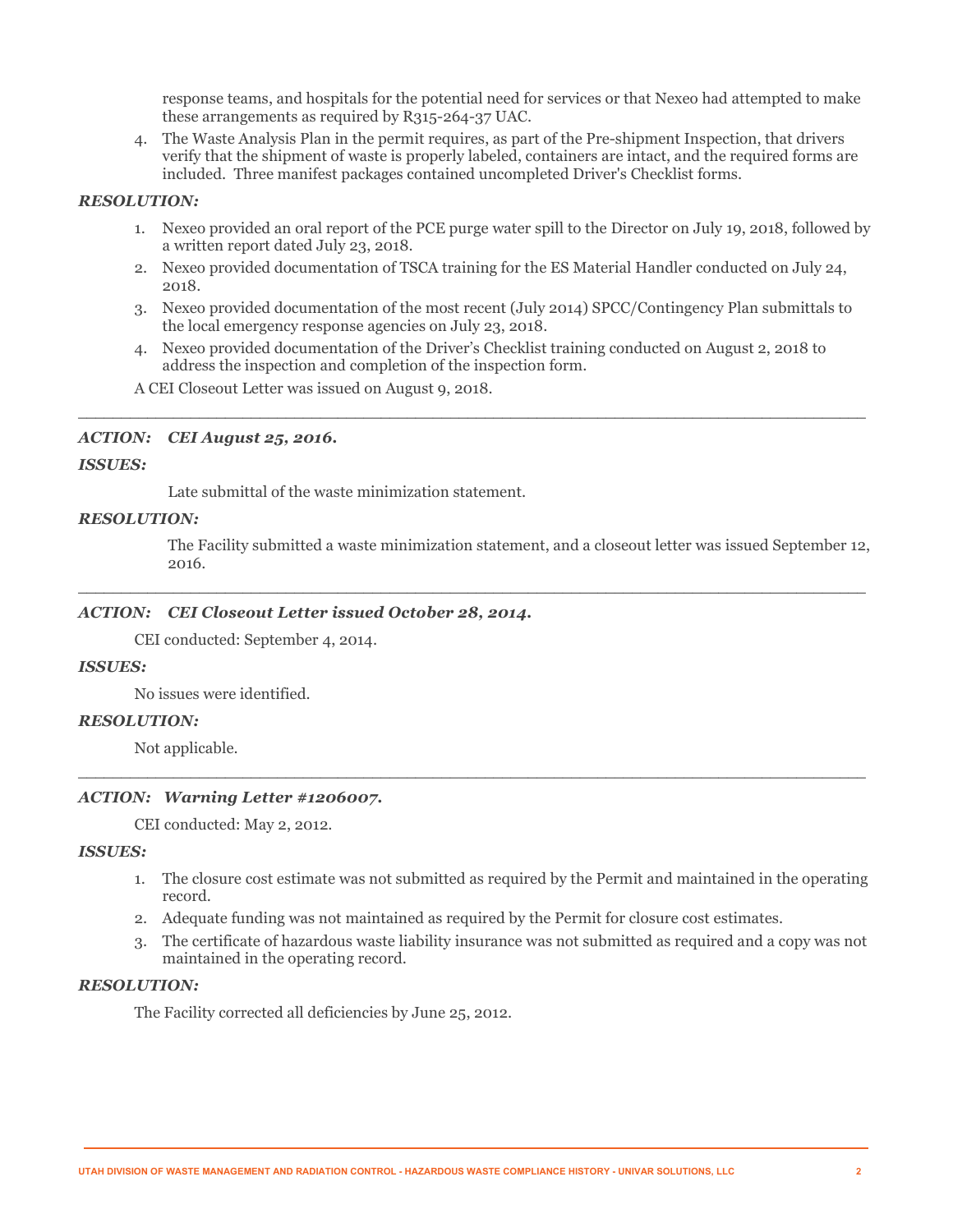#### *ACTION: CEI Closeout Letter issued August 29, 2011.*

CEI conducted: June 29 and July 14, 2011.

#### *ISSUES:*

No issues were identified on-site, but a review of manifests determined that some were missing required information.

\_\_\_\_\_\_\_\_\_\_\_\_\_\_\_\_\_\_\_\_\_\_\_\_\_\_\_\_\_\_\_\_\_\_\_\_\_\_\_\_\_\_\_\_\_\_\_\_\_\_\_\_\_\_\_\_\_\_\_\_\_\_\_\_\_\_\_\_\_\_\_\_\_\_\_\_\_\_

 $\_$  ,  $\_$  ,  $\_$  ,  $\_$  ,  $\_$  ,  $\_$  ,  $\_$  ,  $\_$  ,  $\_$  ,  $\_$  ,  $\_$  ,  $\_$  ,  $\_$  ,  $\_$  ,  $\_$  ,  $\_$  ,  $\_$  ,  $\_$  ,  $\_$  ,  $\_$  ,  $\_$  ,  $\_$  ,  $\_$  ,  $\_$  ,  $\_$  ,  $\_$  ,  $\_$  ,  $\_$  ,  $\_$  ,  $\_$  ,  $\_$  ,  $\_$  ,  $\_$  ,  $\_$  ,  $\_$  ,  $\_$  ,  $\_$  ,

\_\_\_\_\_\_\_\_\_\_\_\_\_\_\_\_\_\_\_\_\_\_\_\_\_\_\_\_\_\_\_\_\_\_\_\_\_\_\_\_\_\_\_\_\_\_\_\_\_\_\_\_\_\_\_\_\_\_\_\_\_\_\_\_\_\_\_\_\_\_\_\_\_\_\_\_\_\_\_

#### *RESOLUTION:*

The missing manifest information was provided.

*NOTE: Ashland Chemical became Nexeo Solutions, LLC on March 31, 2011.*

# *ACTION: CEI Letter issued April 26, 2010.*

CEI Completed: April 6, 2010.

#### *ISSUES:*

No issues were identified on-site, but the biennial report for 2009 indicated that an unpermitted hazardous waste was managed on-site.

#### *RESOLUTION:*

In a response letter dated May 6, 2010, the Facility indicated that the waste had been generated on-site, was stored in a Satellite Accumulation Area (SAA), and it was not stored on the 90-day pad. The Division issued a closeout letter on June 15, 2010.

 $\overline{\phantom{a}}$  , and the set of the set of the set of the set of the set of the set of the set of the set of the set of the set of the set of the set of the set of the set of the set of the set of the set of the set of the s

 $\overline{\phantom{a}}$  ,  $\overline{\phantom{a}}$  ,  $\overline{\phantom{a}}$  ,  $\overline{\phantom{a}}$  ,  $\overline{\phantom{a}}$  ,  $\overline{\phantom{a}}$  ,  $\overline{\phantom{a}}$  ,  $\overline{\phantom{a}}$  ,  $\overline{\phantom{a}}$  ,  $\overline{\phantom{a}}$  ,  $\overline{\phantom{a}}$  ,  $\overline{\phantom{a}}$  ,  $\overline{\phantom{a}}$  ,  $\overline{\phantom{a}}$  ,  $\overline{\phantom{a}}$  ,  $\overline{\phantom{a}}$ 

 $\overline{\phantom{a}}$  , and the set of the set of the set of the set of the set of the set of the set of the set of the set of the set of the set of the set of the set of the set of the set of the set of the set of the set of the s

#### *ACTION: CEI Closeout Letter February 17, 2009.*

CEI Completed: January 15, 2009.

### *ISSUES:*

No issues were identified.

#### *RESOLUTION:*

Not applicable.

# *ACTION: CEI Closeout Letter issued April 4, 2008.*

CEI Conducted January 31, 2008.

#### *ISSUES:*

No issues were identified.

#### *RESOLUTION:*

Not applicable.

#### *ACTION: CEI September 28, 2007.*

#### *ISSUES:*

No issues were identified.

### *RESOLUTION:*

Not applicable.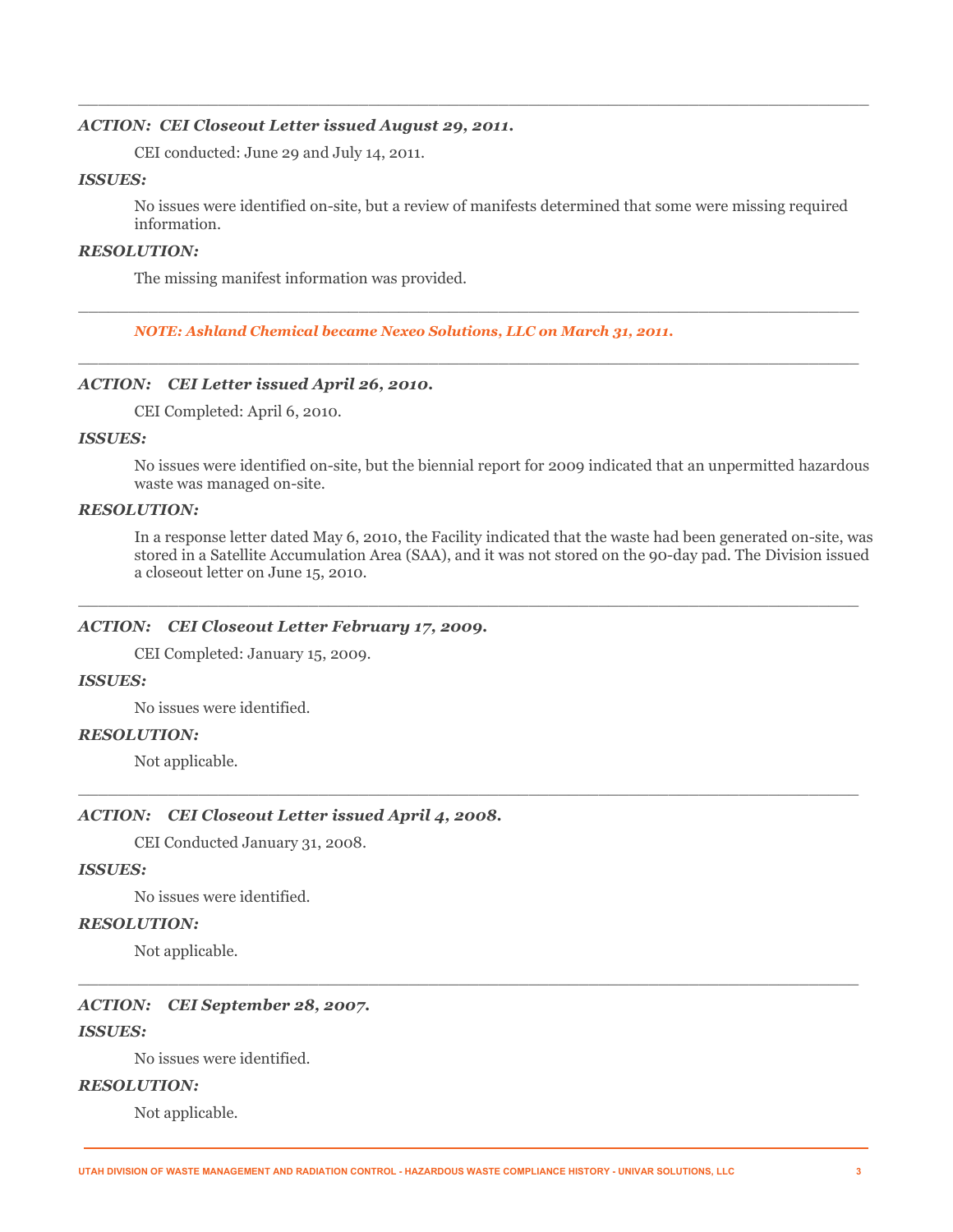#### *ACTION: CEI August 17, 2006.*

### *ISSUES:*

No issues were identified.

#### *RESOLUTION:*

Not applicable.

#### *ACTION: CEI September 15, 2005.*

#### *ISSUES:*

No issues were identified.

#### *RESOLUTION:*

Not applicable.

## *ACTION: CEI Closeout Letter issued September 23, 2004.*

CEI Completed: July 29 and August 5, 2004.

# *ISSUES:*

- 1. On container was unlabeled.
- 2. Two containers were in the wrong location on the tracking grid.

\_\_\_\_\_\_\_\_\_\_\_\_\_\_\_\_\_\_\_\_\_\_\_\_\_\_\_\_\_\_\_\_\_\_\_\_\_\_\_\_\_\_\_\_\_\_\_\_\_\_\_\_\_\_\_\_\_\_\_\_\_\_\_\_\_\_\_\_\_\_\_\_\_\_\_\_\_\_

 $\_$  ,  $\_$  ,  $\_$  ,  $\_$  ,  $\_$  ,  $\_$  ,  $\_$  ,  $\_$  ,  $\_$  ,  $\_$  ,  $\_$  ,  $\_$  ,  $\_$  ,  $\_$  ,  $\_$  ,  $\_$  ,  $\_$  ,  $\_$  ,  $\_$  ,  $\_$  ,  $\_$  ,  $\_$  ,  $\_$  ,  $\_$  ,  $\_$  ,  $\_$  ,  $\_$  ,  $\_$  ,  $\_$  ,  $\_$  ,  $\_$  ,  $\_$  ,  $\_$  ,  $\_$  ,  $\_$  ,  $\_$  ,  $\_$  ,

 $\_$  ,  $\_$  ,  $\_$  ,  $\_$  ,  $\_$  ,  $\_$  ,  $\_$  ,  $\_$  ,  $\_$  ,  $\_$  ,  $\_$  ,  $\_$  ,  $\_$  ,  $\_$  ,  $\_$  ,  $\_$  ,  $\_$  ,  $\_$  ,  $\_$  ,  $\_$  ,  $\_$  ,  $\_$  ,  $\_$  ,  $\_$  ,  $\_$  ,  $\_$  ,  $\_$  ,  $\_$  ,  $\_$  ,  $\_$  ,  $\_$  ,  $\_$  ,  $\_$  ,  $\_$  ,  $\_$  ,  $\_$  ,  $\_$  ,

\_\_\_\_\_\_\_\_\_\_\_\_\_\_\_\_\_\_\_\_\_\_\_\_\_\_\_\_\_\_\_\_\_\_\_\_\_\_\_\_\_\_\_\_\_\_\_\_\_\_\_\_\_\_\_\_\_\_\_\_\_\_\_\_\_\_\_\_\_\_\_\_\_\_\_\_\_\_

\_\_\_\_\_\_\_\_\_\_\_\_\_\_\_\_\_\_\_\_\_\_\_\_\_\_\_\_\_\_\_\_\_\_\_\_\_\_\_\_\_\_\_\_\_\_\_\_\_\_\_\_\_\_\_\_\_\_\_\_\_\_\_\_\_\_\_\_\_\_\_\_\_\_\_\_\_\_

 $\_$  ,  $\_$  ,  $\_$  ,  $\_$  ,  $\_$  ,  $\_$  ,  $\_$  ,  $\_$  ,  $\_$  ,  $\_$  ,  $\_$  ,  $\_$  ,  $\_$  ,  $\_$  ,  $\_$  ,  $\_$  ,  $\_$  ,  $\_$  ,  $\_$  ,  $\_$  ,  $\_$  ,  $\_$  ,  $\_$  ,  $\_$  ,  $\_$  ,  $\_$  ,  $\_$  ,  $\_$  ,  $\_$  ,  $\_$  ,  $\_$  ,  $\_$  ,  $\_$  ,  $\_$  ,  $\_$  ,  $\_$  ,  $\_$  ,

\_\_\_\_\_\_\_\_\_\_\_\_\_\_\_\_\_\_\_\_\_\_\_\_\_\_\_\_\_\_\_\_\_\_\_\_\_\_\_\_\_\_\_\_\_\_\_\_\_\_\_\_\_\_\_\_\_\_\_\_\_\_\_\_\_\_\_\_\_\_\_\_\_\_\_\_\_

#### *RESOLUTION:*

These issues were corrected immediately.

#### *ACTION: CEIs April 10 and October 15, 2003.*

#### *ISSUES:*

No issues identified.

### *RESOLUTION:*

Not applicable.

#### *ACTION: CEI September 17, 2002.*

#### *ISSUES:*

No issues identified.

#### *RESOLUTION:*

Not applicable.

#### *ACTION: CEI October 25, 2001.*

### *ISSUES:*

No issues identified.

# *RESOLUTION:*

Not applicable.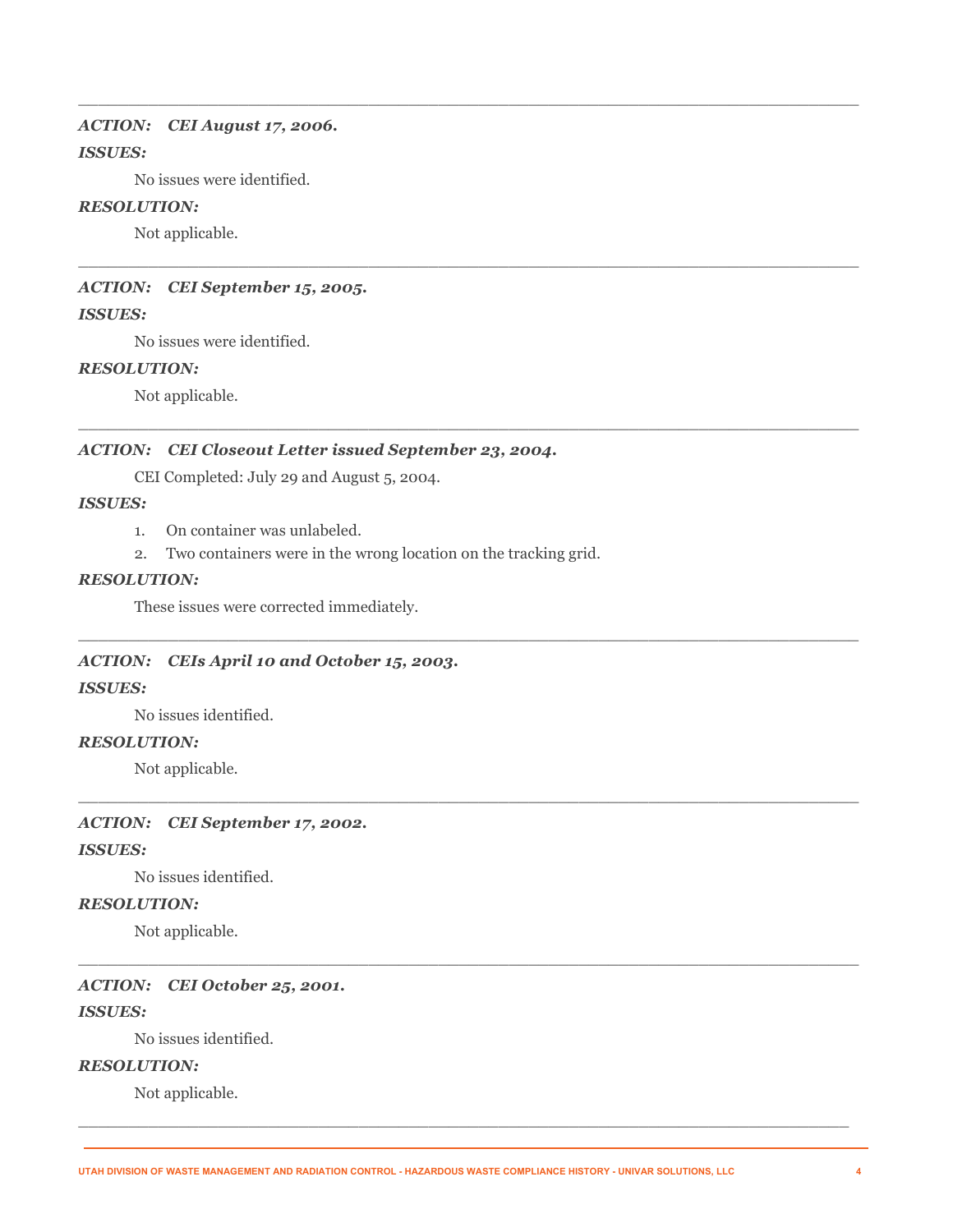# *ACTION: CEI September 24, 1999.*

# *ISSUES:*

- 1. Failure to comply with ten-day transporter requirements.
- 2. Failure to update contingency plan.

# *RESOLUTION:*

The Division issued a letter dated February 28, 2000 indicating the issues had been addressed.

 $\_$  , and the set of the set of the set of the set of the set of the set of the set of the set of the set of the set of the set of the set of the set of the set of the set of the set of the set of the set of the set of th

### *ACTION: Warning Letter # 9712024 issued December 23, 1997.*

CEI conducted: September 30 and October 10, 1997.

# *ISSUES:*

- 1. The permitted hazardous waste storage capacity was exceeded.
- 2. One open container was observed in an area operated by First Recovery, a subsidiary of Ashland Oil.
- 3. The Contingency Plan needed an update.
- 4. The Elementary Neutralization Unit was being used improperly.
- 5. The Site Security measures did not meet permit requirements.
- 6. The 10-day transfer limit was exceeded.

# *RESOLUTION:*

The Division issued a Closeout Letter on June 29, 1998 based on the satisfactory response received from Ashland on January 20, 1998.

# *ACTION: Notice of Violation (NOV) #9508044and Stipulation and Consent Order (SCO) #9607025 issued November 22, 1995.*

\_\_\_\_\_\_\_\_\_\_\_\_\_\_\_\_\_\_\_\_\_\_\_\_\_\_\_\_\_\_\_\_\_\_\_\_\_\_\_\_\_\_\_\_\_\_\_\_\_\_\_\_\_\_\_\_\_\_\_\_\_\_\_\_\_\_\_\_\_\_\_\_\_\_\_\_\_

CEI Conducted: June 29 - 30, 1995.

### *ISSUES:*

- 1. Failure to comply with Module I.D.10 of the permit by making additions to the permitted facility boundary and the secondary containment dike wall for the solvent recovery tank without providing proper notice to the Executive Secretary.
- 2. Failure to comply with Module I.D.11:
	- a. Failing to submit an engineering certification for the modified hazardous waste unit to the Executive Secretary.
	- b. Not providing the Executive Secretary an opportunity to inspect the modified unit prior to storing hazardous waste in the unit.
- 3. Failure to comply with Module II.E.2. by failing to note deterioration and cracks in the hazardous waste storage pad and the repair activity for the hazardous waste storage pad in the inspection schedule log.
- 4. Failure to comply with Module II.J.5. of the permit by not updating the facility map in the Contingency Plan to reflect current facility boundaries, operations, locations of emergency equipment, and evacuation routes.
- 5. Failure to comply with Attachment III-1 by not utilizing the container management and location practices designated in the permit.
- 6. Failure to comply with Attachment IV-3 by failing to install a correct overfilling protection device for the solvent recovery tank.
- 7. Failure to comply with Module IV.B. by storing the unpermitted wastes D018, D029, D035 and I129 in the solvent recovery tank.
- 8. Failure to comply with Module IV.C.4. and Attachment IV-1 of the Permit and Utah Administrative Code (UAC) R315-8- 10 (formerly UAC R450-8-10) by not operating and maintaining the secondary containment system for the collection tank/sump to remove accumulated precipitation from the secondary containment system within 24 hours.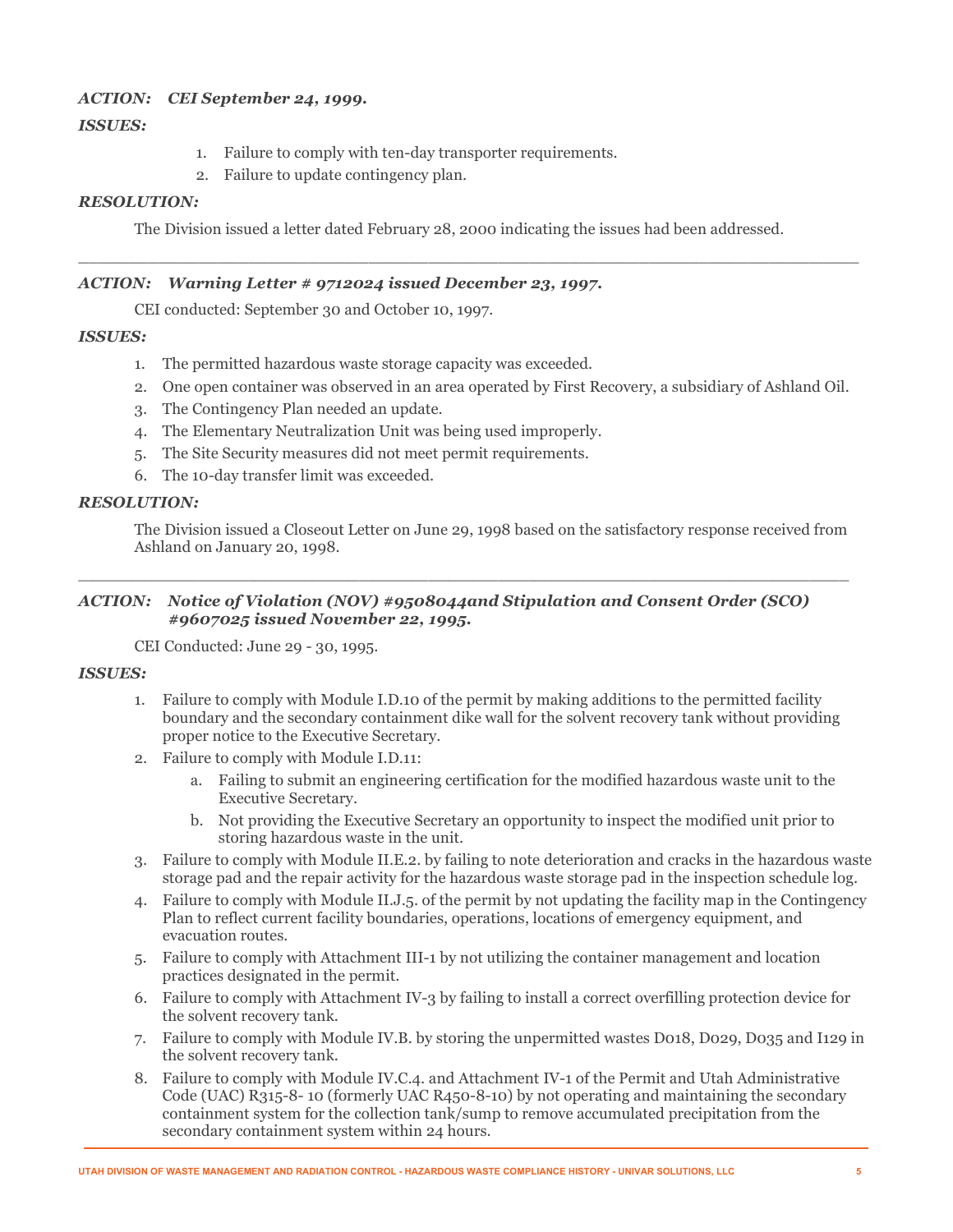- 9. Failure to comply with Module IV.D.4 of the permit and UAC R315-5-2 (formerly R450-5-1) by not analyzing the contents of the solvent recovery tank shipped off-site in June of 1995.
- 10. Failure to comply with Module IV.F.1 of the permit by not utilizing the tank test device specified in the permit for the last assessment of the solvent recovery tank.
- 11. Failure to comply with Module IV.F.2. of the permit by:
	- a. Not performing weekly inspections of the bottom of the collection tank/sump vault in accordance with Attachment II-3 of the Permit, and
	- b. Not recording collection tank/sump inspection results in the inspection schedule (log).
- 12. Failure to comply with Module IV.F.3. and Attachment II-3 of the Permit and UAC R315-8-10 (formerly UAC R450-8-10) by:
	- a. Failing to identify the broken tape for the solvent recovery tank in the inspection schedule (log), and
	- b. Failing to perform daily inspections of the liquid level in the tank.
- 13. Failure to comply with UAC R315-3 (formerly UAC R450-3) by:
	- a. Failing to apply for and receive proper permit modifications for the addition of a segregation dike wall to the tank secondary containment system,
	- b. Storing unpermitted waste in the solvent recovery tank, and
	- c. Using a tank testing method not specified in the permit.

#### *RESOLUTION:*

The facility paid a \$34,530 penalty as part of the SCO.

#### *ACTION: NOV issued December 18, 1989.*

CEI Conducted: October 25, 1989.

#### *ISSUES:*

1. Failure to provide notice to generators that the Facility is permitted to accept and store hazardous waste.

\_\_\_\_\_\_\_\_\_\_\_\_\_\_\_\_\_\_\_\_\_\_\_\_\_\_\_\_\_\_\_\_\_\_\_\_\_\_\_\_\_\_\_\_\_\_\_\_\_\_\_\_\_\_\_\_\_\_\_\_\_\_\_\_\_\_\_\_\_\_\_\_\_\_\_\_\_

- 2. Failure to provide the Romic TSDF with a Certificate of Representative Sample for wastes for preacceptance analysis.
- 3. Failure to inspect containers from GM Heavy Truck on 9/19/89 for a match with the manifest.
- 4. Failure to provide annual reviews of initial hazardous waste training.
- 5. Failure to have a device capable of summoning emergency help in the case of an accident at the scene of operations.
- 6. Failure to sign certain manifests to certify that the wastes covered by those manifests were, in fact, the wastes received.
- 7. Storage of non-permitted wastes (D007, D008) on the hazardous waste storage pad.
- 8. Use of containers other than 55-gallon steel drums on the storage pad.
- 9. Stacking drums three high in the storage area.

#### *RESOLUTION:*

The Division issued SCO #8912933 on May 21, 1990. The Facility paid a \$20,000 penalty.

 $\overline{\phantom{a}}$  , and the set of the set of the set of the set of the set of the set of the set of the set of the set of the set of the set of the set of the set of the set of the set of the set of the set of the set of the s

### *ACTION: NOV #8809600.*

CEI Conducted: April 27, 1988.

## *ISSUES:*

- 1. Failure to list all waste physical forms in the operating record.
- 2. Failure to record, in the operating record, the processes by which certain characteristic wastes were produced.